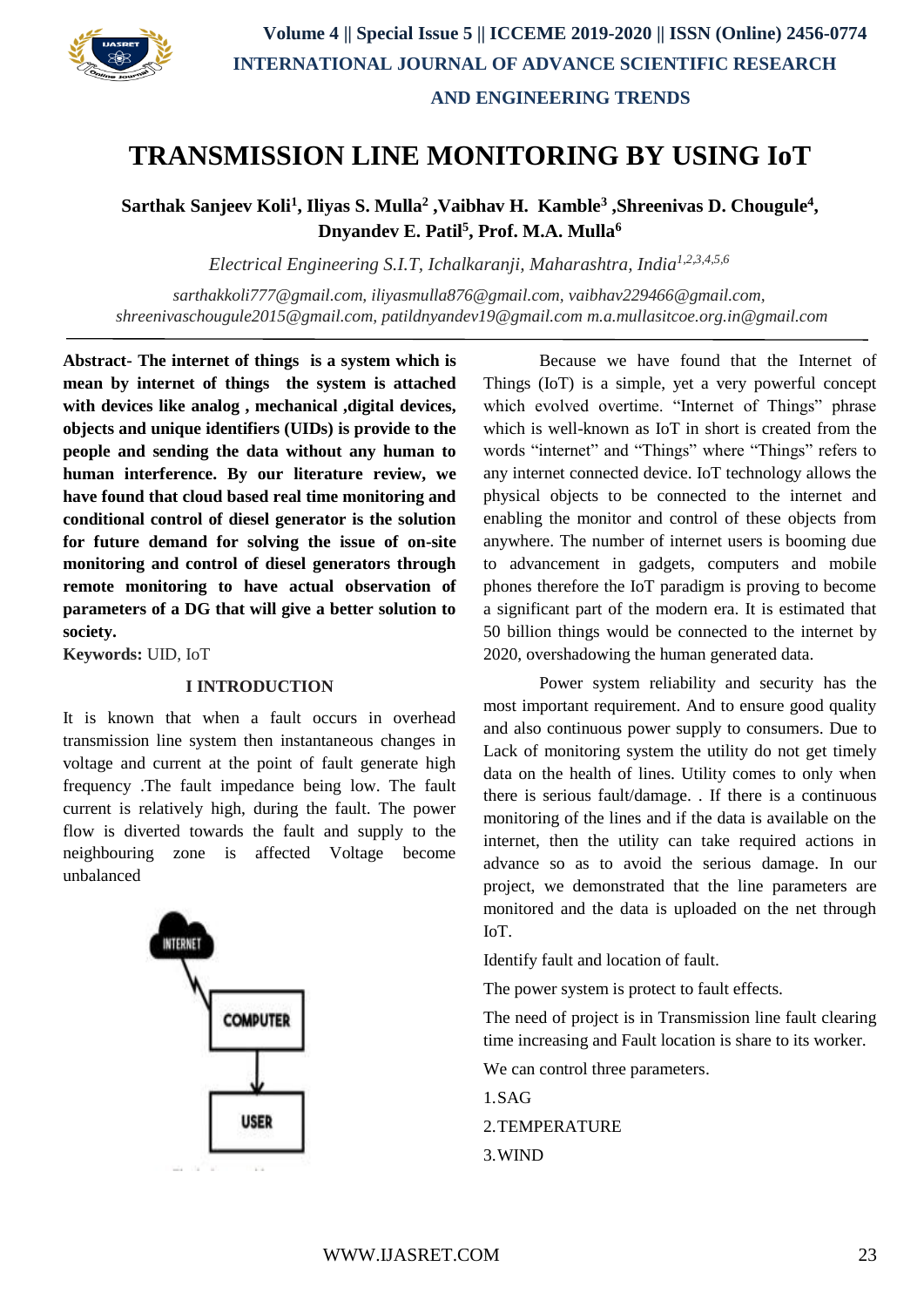

 **Volume 4 || Special Issue 5 || ICCEME 2019-2020 || ISSN (Online) 2456-0774 INTERNATIONAL JOURNAL OF ADVANCE SCIENTIFIC RESEARCH** 

### **AND ENGINEERING TRENDS**



#### **II PROBLEM STATEMENT**

Demand of power has been increasing extensively in region of industrial, agriculture, banking sector, medical and school and colleges. But now a days problems with transmission line are more and it is difficult to find exact location. So the losses during the exact fault location are more which is not good for transmission line. Time require to clear fault is more so the life of transmission line is reduce. Modern technology is highly sophisticated to reduce the problem in the transmission lines i.e. by IoT system.

#### **III LITERATURE REVIEW**

"Automatic Fault Detection and Location of Electric Transmission Lines with the help of internet of things" Sajal Menon. The method is provided us in low cost and very high reliable way to locate which is the faults in the electric transmission lines and also supports data storage. Hence this method can be implemented to detect the faults and retrieve the corresponding data anytime.

"Sag Calculation Difference Caused by Temperature Difference between the Steel Core and Outer Surface of Overhead Transmission Lines"- Gang Liu. In this paper, present an optimal formulation for a cost optimized wireless network which is capable of transmission of time sensitive sensor data through the electric transmission line network .

"EPRI-Sponsored Transmission Line Wind Loading Research & Development"- Phillip G. Landers. In this paper we have studied that how to calculate the wind calculation and also Wind how to effect on Transmission line."

"Electric Transmission Line and Fault Monitoring and also Identification System by Using Internet of Things"- S. Suresh. In this Paper we had studied that to IoT is How to Work and they are how to use in our Project."

#### **IV OBJECTIVES**

Main Objectives are Monitor entire transmission line.

For monitoring purpose we test the different parameter such as sag, temperature and wind speed.

Find out the fault in system by using IoT Techniques.

Send data along with exact location to the operator as well as to web page.

Improve transmission line efficiency.

#### **V METHODOLOGY**

The proposed project work is concentrated on the monitoring of high transmission line on multiple towers.

 For monitoring purpose we test the different parameter such as sag, temperature and wind speed. Based on the above parameters sensors are used and after sensing the physical information they are sending to Arduino .

Then Arduino send to the web page through Wi-Fi module. We can set the limit for each parameter. If any parameter crosses its limit then system sends the warning message to the authority mobile.

A overhead transmission line monitoring system for high voltage power grids is implemented on this 11KV line. This system consists of three-axis accelerometer, Wi-Fi module, temperature sensor, dc motor etc. With the known information of the observed span values obtained from three axis accelerometer, LM35, ADXL 335, dc motor are compared with IEEE standard. The overhead transmission line monitoring system is examined by comparing the calculated values using theoretical equation with the actual measured results. In addition, the proposed system could co-operate with IoT systems to improve its feasibility and practicality. The data of the various sensor are transmitted through the Wi-Fi module and stored in a database. These sag, wind and temperature information of a specific span could be provided to power companies to improve the safety of transmission lines or serve as reference in power dispatch centre. All data of overhead transmission line recorded in every hour on the hour.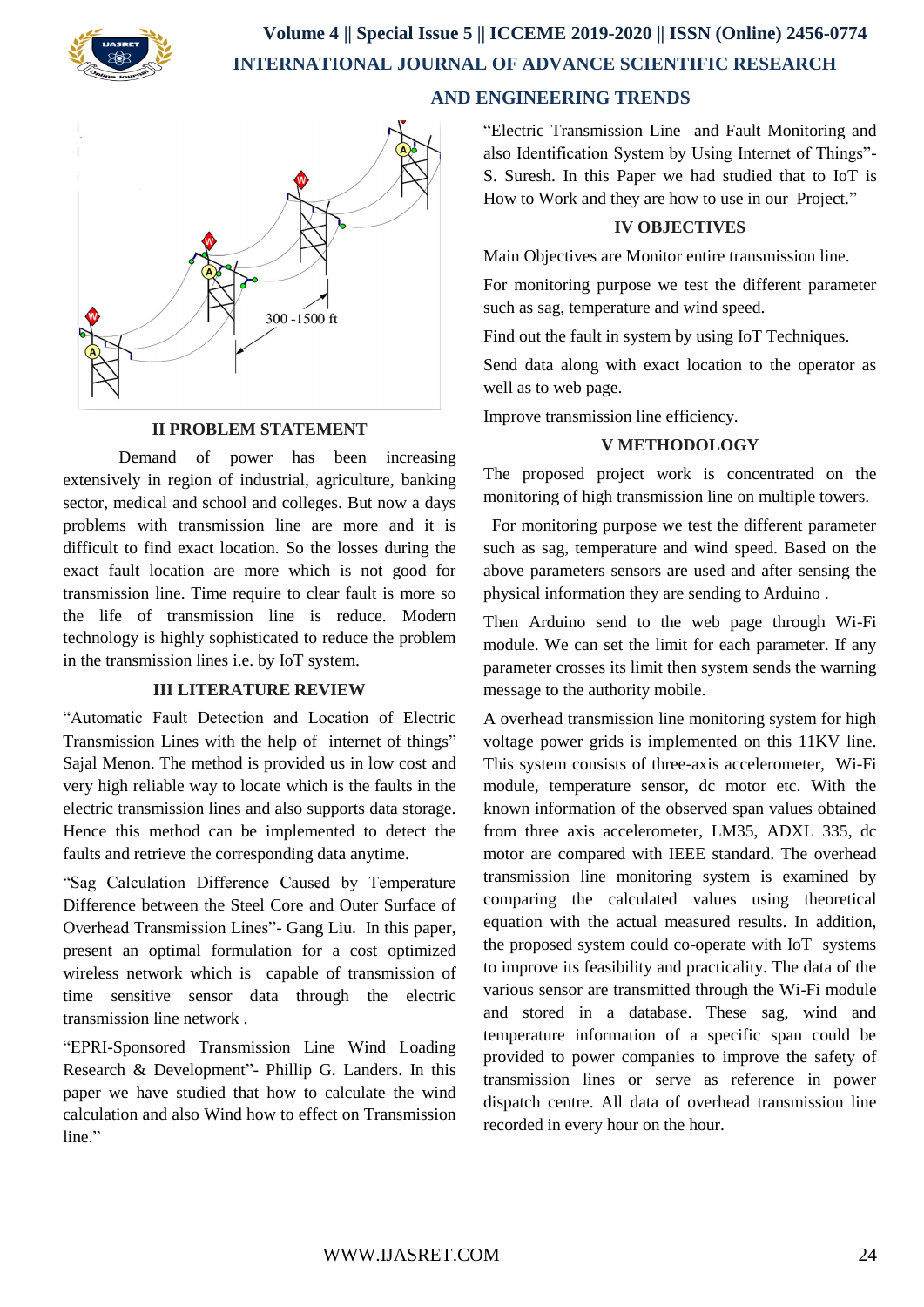

## **Volume 4 || Special Issue 5 || ICCEME 2019-2020 || ISSN (Online) 2456-0774 INTERNATIONAL JOURNAL OF ADVANCE SCIENTIFIC RESEARCH AND ENGINEERING TRENDS**



#### **Algorithm**

Step1: Initially sensors will sense the variations in transmission line parameters.

Step2: The sensed information is sent to Arduino Microcontroller.

Step3: Depending on the sensed information microcontroller will send respective signals to the Wi-Fi module for transmission.

Step4: The sensed parameters are sent to the operator by using Wi-Fi module.



**VI HARDWARE RESULT**



**VII FUTURE SCOPE**

More research work needs to be done in future.

Needs to be implement a wireless sensor network with mobile nodes.

The feasibility of using clustering techniques and aggregation need to be tested in same wireless sensor network.

Implementing a research project on concept where we focus on the fact of members getting all relevant details about the improvement in Transmission line monitoring. Information technology will offer solution to the rural areas. Cloud Computing and Information and Communication technologies should be used to make it.

#### **VIII CONCLUSION**

wind speed, ambient temperature, sag could be calculated. And observed sag and theoretical sag value could be compared.

By using this sensors it is not difficult to acquire these parameters with high accuracy in real time. Hence system is safe.

#### **REFERENCES**

1) H. E. House, P. D. Tuttle, "Current carrying capacity of ACSR", IEEE Transactions on Power Apparatus and Systems, pp. 1169-1178, Feb. 1958.

2) W. A. Lewis, P. D. Tuttle, "The Resistance and Reactance of Aluminum Conductors, Steel Reinforced", IEEE Transactions on Power Apparatus and Systems, pp. 1189-1215, Feb. 1958.